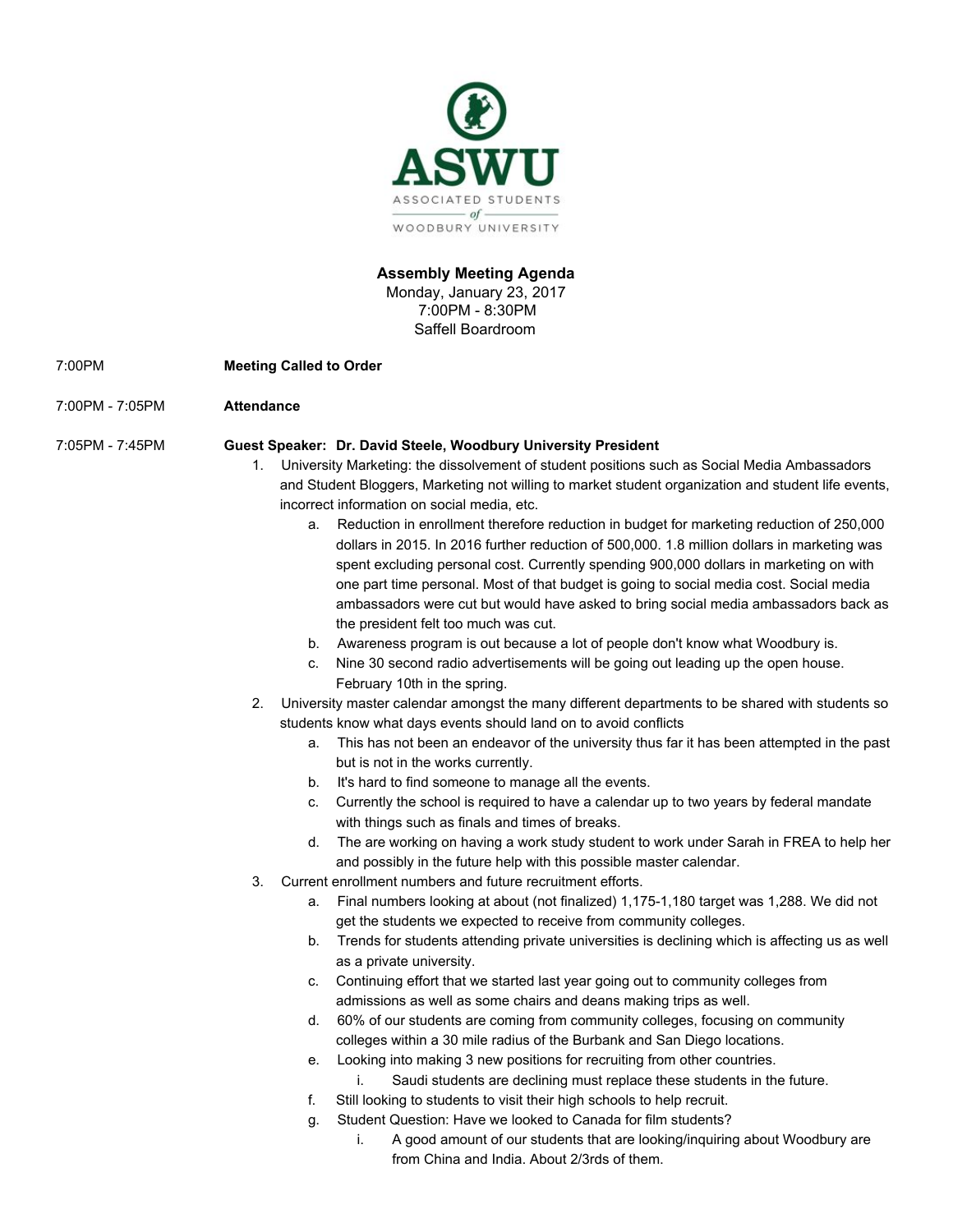- ii. We don't get a lot of students from Canada, actually were losing students to Canada because Canada is cheaper then the states.
- h. Student Question: More workshops for students that are looking more into trade school options. Start looking more into students wanting GEDs and trade school learning.
- i. A lot of 18 year olds are choosing to go to trade schools rather than 4 year universities.
- j. Looking into changing the name of Media Technology to something more like applied computer technologies.
- k. Student Comment: Wanting more students from high schools rather than community colleges. Student ambassadors should not have been cut as students connect with students to help recruit.
- l. Student Comment: Having the SPAs help recruit during the school year so that they can help during the school year and not just during the summer.
- m. Student Comment: School spirit is down which can impact recruitment.
- n. Student Comment: They heard from a person, they believe a person is more important to marketing.
- o. The president will send statistics of how many visits in the fall for schools and college fairs were attended.
- Retention rate and tuition costs: scholarship and grant development for financial aid package
	- a. Tuition 1.5% increase.
	- b. Now scholarships between 2.7-2.99 GPA so now will be receiving \$8,000 to incoming students.
	- c. 3.0 GPA international student scholarship of \$6,000
	- d. \$1,000 for attending counselor connection February 10th
	- e. Suggestion for financial aid that students attend due to being affordability and student debt so hope to increase scholarships from \$1,000 to \$2,000.
	- f. Number decrease fall to spring prediction 50-55
	- g. 14% of our students do not decide to come back due to financial in summer
	- h. 4% from fall to spring due to financial aid
	- i. Excused over 100,000 dollars of payments that were still due. They've been paying attention to the students that can not afford their tuition. 600,000 in student budget to help with students that can not pay.
	- j. Student Question: Switching over to quarter system may help financial costs.
		- i. The quarter system will not help.
	- k. The possibility of fast tracking
		- i. At least 10-12 students would have to want to fast track to make it happen.
	- l. Student Question: Having students in marketing help the school as a projects with marketing.
		- i. The president has communicated with Joan Marques that he is open to any ideas.
	- m. Student Comment: At other schools they have increased enrollment by sending text messages.
	- n. Student Comment: Having students come to architecture reviews to get a fee waiver.

## 7:45PM **Upcoming Events**

- Wednesday, January 25th 7:00PM-8:00PM
	- Alecks and Esteban Office Hours; open to answering questions about running your student organization. Make up date for anyone who missed Sunday's OAC Workshop. *Location: Woody's Dining Hall*
- Wednesday, February 1st 7:00-8:00
	- OAC Workshop II; We will be helping fill out and reviewing applications. *Location: Woody's Dining Hall*
	- OAC Applications Due Friday, February 3rd by 8:00PM
- OAC Presentations Due Friday, February 3rd by 11:59PM
- Sunday, February 5th 10:00AM-2:00PM
	- OAC Allocations Presentations and Voting. Mandatory for all orgs requesting OAC funds, President AND Treasurer (or substitute) must be present. *Location: Saffell Boardroom*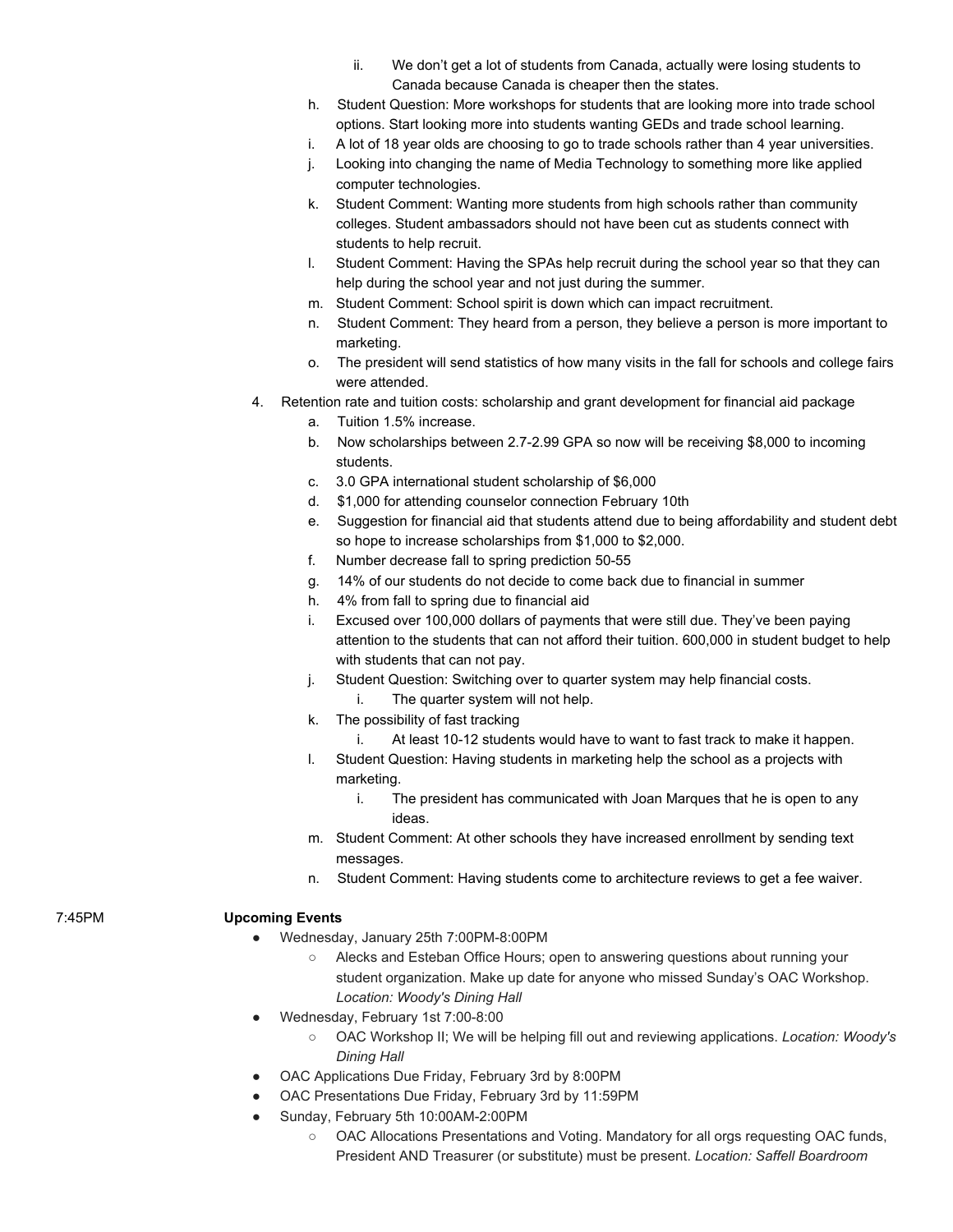## 7:45PM - 8:00PM **Senator Reports**

School of Architecture

1. Mohamed Hasan [mohamedhasan1256@gmail.com](mailto:mohamedhasan1256@gmail.com)

# a. Holograms : Talked about inviting companies to host an informative lecture describing and

- explaining the use of holograms/virtual reality to Architecture. b. Possible tutorial videos: which can be posted on Woodbury website which provide help on
- classes like structures etc.
- c. Maxwell educational licenses for students: Instructors having access to free licenses for their students in studio to make rendering less of a hassle.
- 

School of Business

- 
- 

School of Media, Culture, and Design

- 
- 

College of Liberal Arts

- 
- 

2. VACANT Please email any recommendations to aswu@woodbury.edu

1. VACANT Please email any recommendations to aswu@woodbury.edu 2. VACANT Please email any recommendations to aswu@woodbury.edu

1. Niomie Glory niomie.glory@gmail.com 2. Andrew Hill drewboy585@gmail.com

1. Tricia Lopez tricia lopez1131@yahoo.com 2. VACANT Please email any recommendations to aswu@woodbury.edu

# 8:00PM - 8:15PM **Executive Board Reports**

- 1. Jia Er Lin, President in the state is a state in the [jiaer.lin@woodburyuniversity.edu](mailto:jiaer.lin@woodburyuniversity.edu)
	- a. welcome back
	- b. aswu retreat planning took place, looking forward to guest speakers (I will be asking org presidents each week for focus points/concerns for each speaker)
	- c. fitness center opened today... hours should have been emailed to everyone; hours subject to change
	- d. Elections
		- i. Applications Due: Monday, February 6, 2017 by 11:59PM to jiaer.lin@woodburyuniversity.edu
		- ii. Campaign Starts: Wednesday, February 8, 2017
		- iii. AS-You Day/Elections Day: Wednesday, February 22, 2017
		- iv. You will be providing a one-minute speech
		- v. working on elections week/digital
		- vi. You must attend one informational session applications will be handed out there. If you cannot make any of the time, please contact me.
		- vii. Email me for the application/more information.
	- e. discount cards coming soon
- 2. Alex Holguin, Executive VP alexholguin18@hotmail.com

a. I hope you all had a wonderful winter break. I wanted to update you all about projects that ASWU completed over the break including: the installation of the hammocks in the grove, outdoor speakers for the pool house, signage in the community garden, the installation of the barn door now opening the pool house, bird feeders in the south hall courtyard(coming soon), string lights in the south hall courtyard and north hall patio(coming soon), and lastly an anonymous comment box on the exterior of the pool house(coming soon). We thank you for your patience for these project completions if you have any projects that you would like to see on campus please let us know during open forum or place your ideas in the comment box. Also a reminder that ASWU can now place maintenance request so if you see anything on campus please be sure to email it to aswu@woodbury.edu to have a maintenance request be place. Lastly, the following organizations please stay after so I can get your organization's contact information: Animation Club,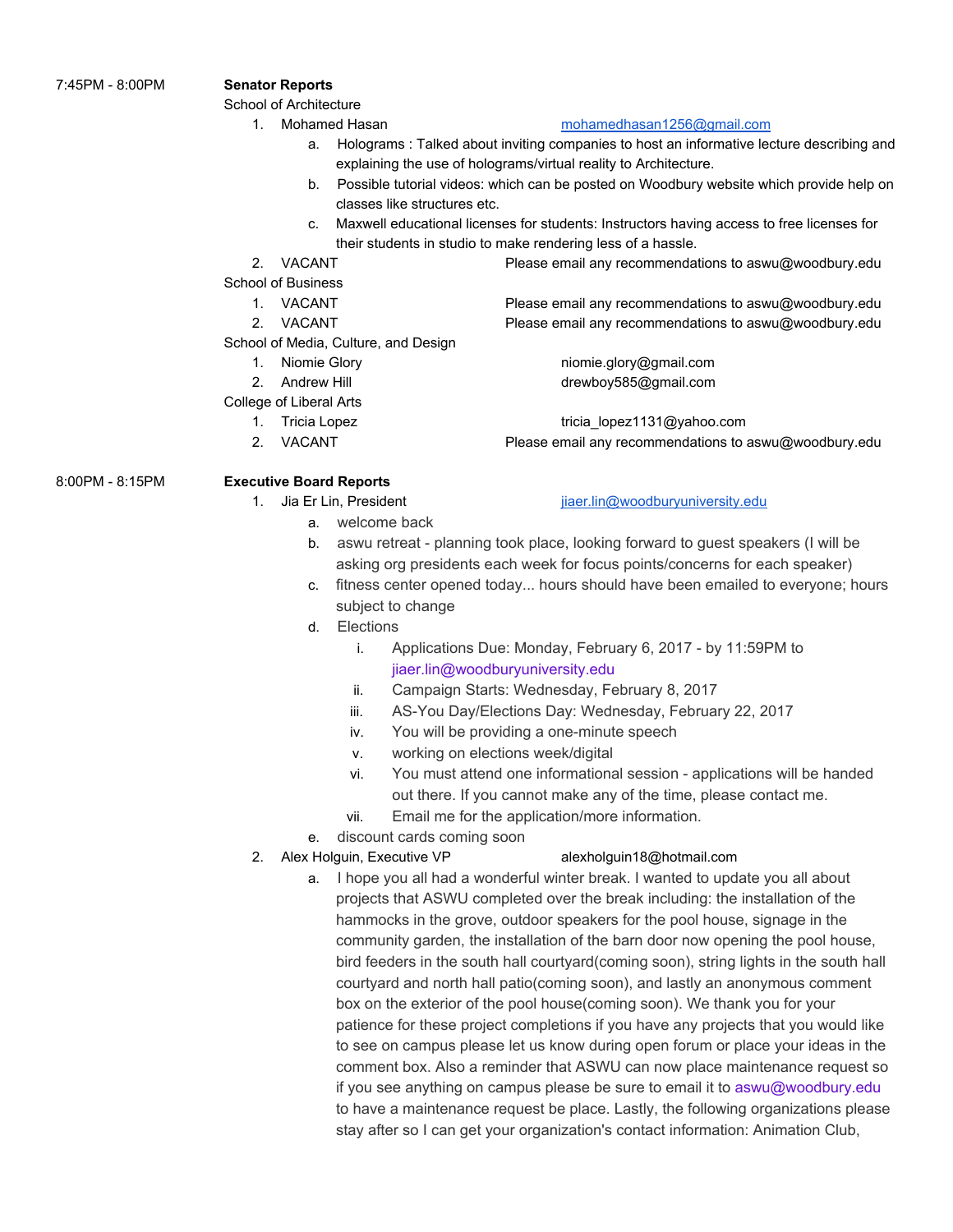CLEA, Gaming Club, Sigma Gamma Rho, The Silver Screen Society, Unity. If you came in late please also stay after so I can mark you accordingly.

- b. Swagon, Condom Dispensers, and Bulletin Boards.
- 3. Alecks Rodriguez, VP of Finance [alex.rodriguez@woodburyuniversity.edu](mailto:alex.rodriguez@woodburyuniversity.edu)
	- a. Thank you for the org. reps that came out to the OAC Workshop on Sunday.
		- i. Make up day is this Wednesday, January 25th 7 PM in Woody's.
		- ii. Turn in signed OAC contracts by Friday at SORC box or in person.
		- b. reiterate: stay to verify president and treasurer emails /send email with information.
		- c. \$200 transfer for perfect attendance for organizations with perfect attendance last semester.
- 4. Esteban Cerna, VP of Student Orgs [esteban.m.cerna@hotmail.com](mailto:esteban.m.cerna@hotmail.com)
	- a. Groupme for collaboration please use it to collaborate with other organizations.
	- b. Michelle Sydney
		- i. If you need a new signature card please email her at [michelle.sidney@woodbury.edu](mailto:michelle.sidney@woodbury.edu)
		- ii. If you are requesting a check request for a vendor please turn in the proper paperwork to Michelle first it will then go to the business office.
		- iii. Make sure you're FREA is approved and turned in before you send your fliers to Michelle.
- 5. Stephanie Sandoval, VP of Marketing [sasandoval.1015@gmail.com](mailto:sasandoval.1015@gmail.com)
	- a. Remember to tag #ASWU and follow ASWU to be featured on our social media for Woodbury Wednesdays
	- b. This semester our swag items are pennants, lanyards, desk in a box, padfolios, cellphone wallets, hats, long sleeve shirts, and throughout the semester we will be having select games to receive an exclusive ASWU windbreaker.
	- c. CAB and ASWU are going to be building a swag wagon that will be passing out the swag so look forward that. And also make your way out to Cab and Get it's on Wednesdays for an opportunity to get swag too.
	- d. Keep an eye out for little ASWU stickers in our signature green color. They will be placed on all of the things ASWU has sponsored around campus.
	- e. OAC is coming up and I wanted to remind you all of the marketing guide lines:

1. Publicity for ASWU-sponsored events must include the "Co-Sponsored by **nASWU**" stamp found on the ASWU website.

5"x7" page with a 2"x1" stamp 8.5"x11" page with a 3"X1.5" stamp 11"x17" page with a 4"x2" stamp

2. All events must be publicized to the entire Woodbury University community, nincluding but not limited to all academic majors and organizations.

3. All publicity for ASWU-sponsored events must be posted two weeks prior to the nevent date. If the event is not promoted two weeks before the event date, it will aresult in a \$25 fine.

4. All publicity must abide by the posting policies of Woodbury University. Ex. Don't post on glass, painted walls, the pillars in the Hensel breezeway, on the library face. Must be posted with the blue masking tape, All flyers must have the Office of Student Affairs approval stamp, etc.

- 6. Amanda Sachartoff, VP of Student Life [amandasachartoff@gmail.com](mailto:amandasachartoff@gmail.com)
	- a. New Advisor: Kelli Ross
	- b. New CAB team: Autumn Davis, Crystal Sims, Destiny Garcia, Viviana Sanchez, Denise Caro, Marcela Alfaro, Justine Huh, Mariam Aleem
	- c. New Interns: Cruz Godinez, Mia Datuin
	- d. CAB Spring Event Schedule:
		- i. CAB & Get It schedule: every other wednesday in front of Woody's, 12-1